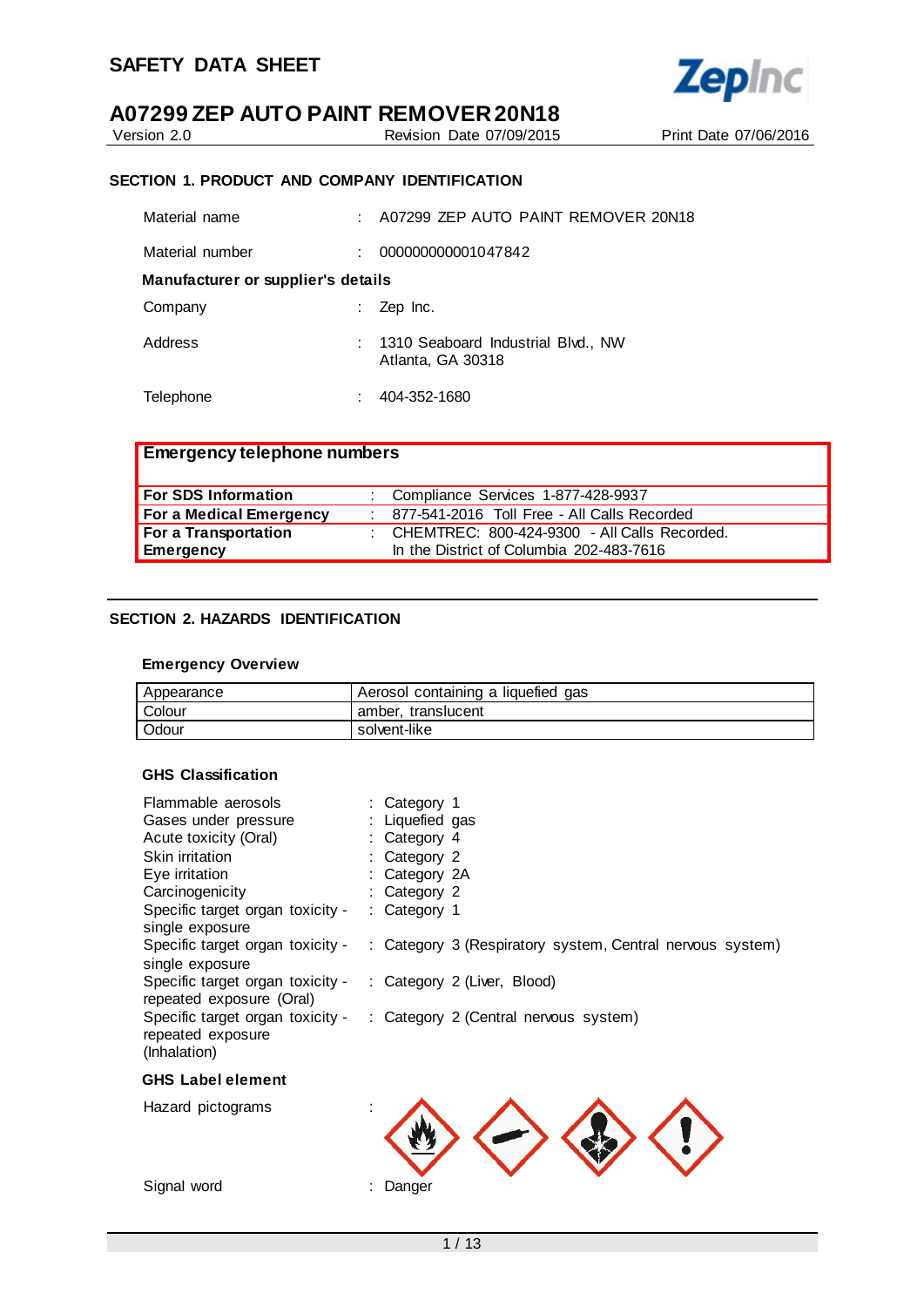

# **A07299 ZEP AUTO PAINT REMOVER 20N18**<br>Version 2.0 Revision Date 07/09/2015

| Version 2.0              | Revision Date 07/09/2015                                                                                                                                                                                                                                                                                                                                                                                                                                                                                                                                                                                                                                                                                                                                                                                                                                                                                                                                                                                                                                                                                                                                                                                                                                                                                                                                                                                                                                                                                                                                                                                                                                                                                                                                                                                                                                                                                     | Print Date 07/06/2016 |  |  |  |
|--------------------------|--------------------------------------------------------------------------------------------------------------------------------------------------------------------------------------------------------------------------------------------------------------------------------------------------------------------------------------------------------------------------------------------------------------------------------------------------------------------------------------------------------------------------------------------------------------------------------------------------------------------------------------------------------------------------------------------------------------------------------------------------------------------------------------------------------------------------------------------------------------------------------------------------------------------------------------------------------------------------------------------------------------------------------------------------------------------------------------------------------------------------------------------------------------------------------------------------------------------------------------------------------------------------------------------------------------------------------------------------------------------------------------------------------------------------------------------------------------------------------------------------------------------------------------------------------------------------------------------------------------------------------------------------------------------------------------------------------------------------------------------------------------------------------------------------------------------------------------------------------------------------------------------------------------|-----------------------|--|--|--|
| Hazard statements        | : H222 Extremely flammable aerosol.<br>H280 Contains gas under pressure; may explode if heated.<br>H302 Harmful if swallowed.<br>H315 Causes skin irritation.<br>H319 Causes serious eye irritation.<br>H335 May cause respiratory irritation.<br>H336 May cause drowsiness or dizziness.<br>H351 Suspected of causing cancer.<br>H370 Causes damage to organs.<br>H373 May cause damage to organs (Liver, Blood) through<br>prolonged or repeated exposure if swallowed.<br>H373 May cause damage to organs (Central nervous system)<br>through prolonged or repeated exposure if inhaled.                                                                                                                                                                                                                                                                                                                                                                                                                                                                                                                                                                                                                                                                                                                                                                                                                                                                                                                                                                                                                                                                                                                                                                                                                                                                                                                  |                       |  |  |  |
| Precautionary statements | $:$ Prevention:<br>P201 Obtain special instructions before use.<br>P202 Do not handle until all safety precautions have been read<br>and understood.<br>P210 Keep away from heat/sparks/open flames/hot surfaces.<br>No smoking.<br>P211 Do not spray on an open flame or other ignition source.<br>P251 Pressurized container: Do not pierce or burn, even after<br>use.<br>P260 Do not breathe dust/fume/gas/mist/vapours/spray.<br>P264 Wash skin thoroughly after handling.<br>P270 Do not eat, drink or smoke when using this product.<br>P271 Use only outdoors or in a well-ventilated area.<br>P280 Wear eye protection/ face protection.<br>P280 Wear protective gloves.<br>P281 Use personal protective equipment as required.<br>Response:<br>P301 + P312 + P330 IF SWALLOWED: Call a POISON<br>CENTER or doctor/ physician if you feel unwell. Rinse mouth.<br>P302 + P352 IF ON SKIN: Wash with plenty of soap and water.<br>P304 + P340 + P312 IF INHALED: Remove victim to fresh air<br>and keep at rest in a position comfortable for breathing. Call a<br>POISON CENTER or doctor/ physician if you feel unwell.<br>P305 + P351 + P338 IF IN EYES: Rinse cautiously with water<br>for several minutes. Remove contact lenses, if present and<br>easy to do. Continue rinsing.<br>P307 + P311 IF exposed: Call a POISON CENTER or doctor/<br>physician.<br>P332 + P313 If skin irritation occurs: Get medical advice/<br>attention.<br>P337 + P313 If eye irritation persists: Get medical advice/<br>attention.<br>P362 Take off contaminated clothing and wash before reuse.<br>Storage:<br>P403 + P233 Store in a well-ventilated place. Keep container<br>tightly closed.<br>P405 Store locked up.<br>P410 + P412 Protect from sunlight. Do not expose to<br>temperatures exceeding 50 °C/ 122 °F.<br>Disposal:<br>Dispose of contents/container in accordance with local<br>regulation. |                       |  |  |  |

**Potential Health Effects**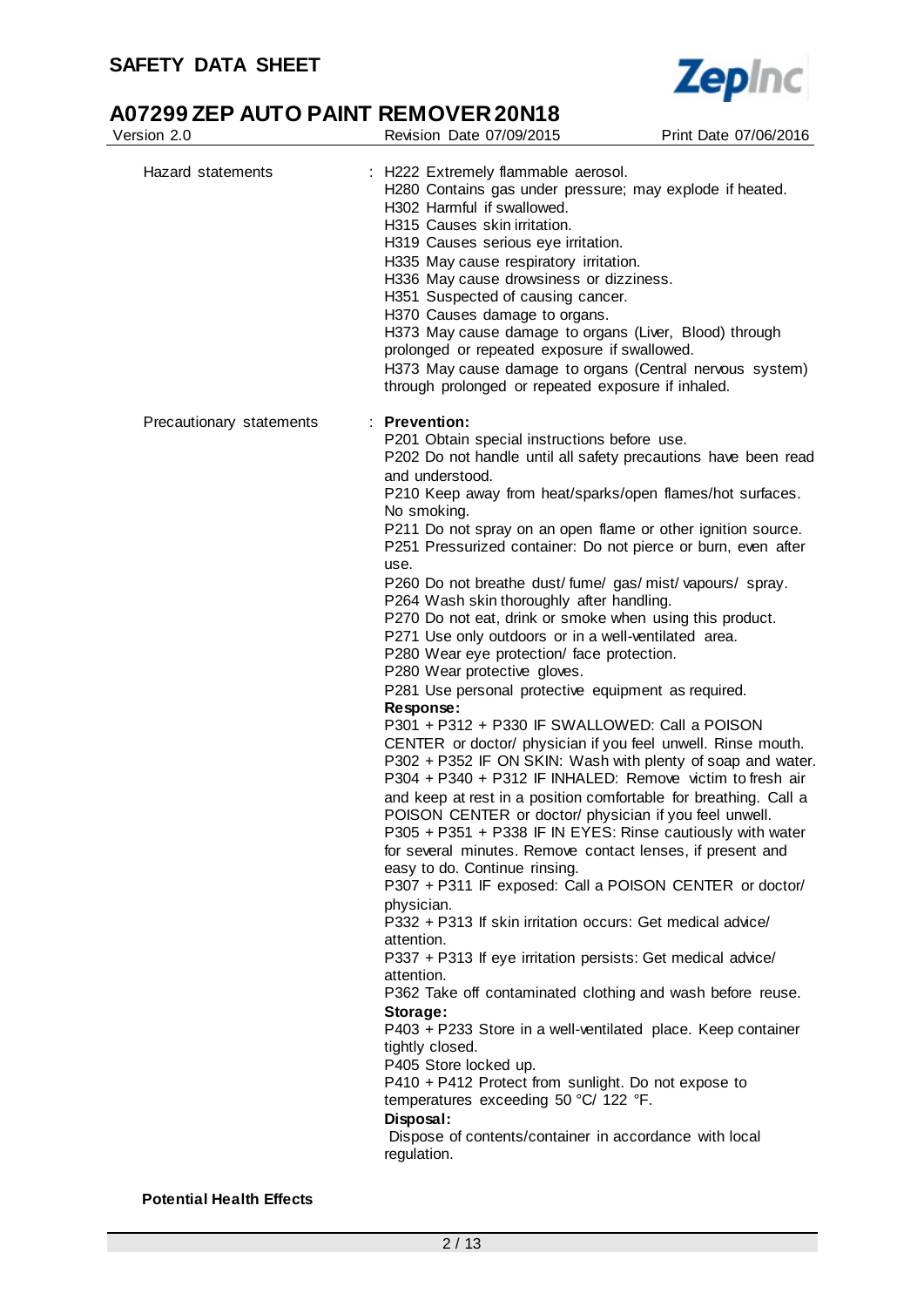Version 2.0 Revision Date 07/09/2015 Print Date 07/06/2016 **Carcinogenicity: IARC** Group 2B: Possibly carcinogenic to humans dichloromethane 75-09-2 ethylbenzene 100-41-4 **ACGIH** Confirmed animal carcinogen with unknown relevance to

**Zepinc** 

|            | humans                                          |                |
|------------|-------------------------------------------------|----------------|
|            | dichloromethane                                 | 75-09-2        |
|            | ethylbenzene                                    | $100 - 41 - 4$ |
| OSHA       | OSHA specifically regulated carcinogen          |                |
|            | dichloromethane                                 | 75-09-2        |
| <b>NTP</b> | Reasonably anticipated to be a human carcinogen |                |
|            | dichloromethane                                 | 75-09-2        |

#### **SECTION 3. COMPOSITION/INFORMATION ON INGREDIENTS**

Substance / Mixture : Mixture

#### **Hazardous components**

| <b>Chemical Name</b> | CAS-No.        | Concentration [%] |
|----------------------|----------------|-------------------|
| dichloromethane      | 75-09-2        | $>= 50 - 70$      |
| butane               | 106-97-8       | $>= 10 - 20$      |
| methanol             | 67-56-1        | $>= 5 - < 10$     |
| propane              | 74-98-6        | $>= 1 - 5$        |
| 1-aminopropan-2-ol   | 78-96-6        | $>= 1 - 5$        |
| ethylbenzene         | $100 - 41 - 4$ | $>= 0.1 - 1.1$    |

#### **SECTION 4. FIRST AID MEASURES**

| General advice          | : Move out of dangerous area.<br>Show this safety data sheet to the doctor in attendance.<br>Do not leave the victim unattended.                                                                                                   |
|-------------------------|------------------------------------------------------------------------------------------------------------------------------------------------------------------------------------------------------------------------------------|
| If inhaled              | : Consult a physician after significant exposure.<br>If unconscious place in recovery position and seek medical<br>advice.                                                                                                         |
| In case of skin contact | : If skin irritation persists, call a physician.<br>Wash off immediately with plenty of water for at least 15<br>minutes.<br>If on clothes, remove clothes.                                                                        |
| In case of eye contact  | : Remove contact lenses.<br>Protect unharmed eye.<br>Keep eye wide open while rinsing.<br>If eye irritation persists, consult a specialist.<br>If in eyes, rinse with water for 15 minutes.                                        |
| If swallowed            | : Keep respiratory tract clear.<br>Never give anything by mouth to an unconscious person.<br>If symptoms persist, call a physician.<br>DO NOT induce vomiting unless directed to do so by a<br>physician or poison control center. |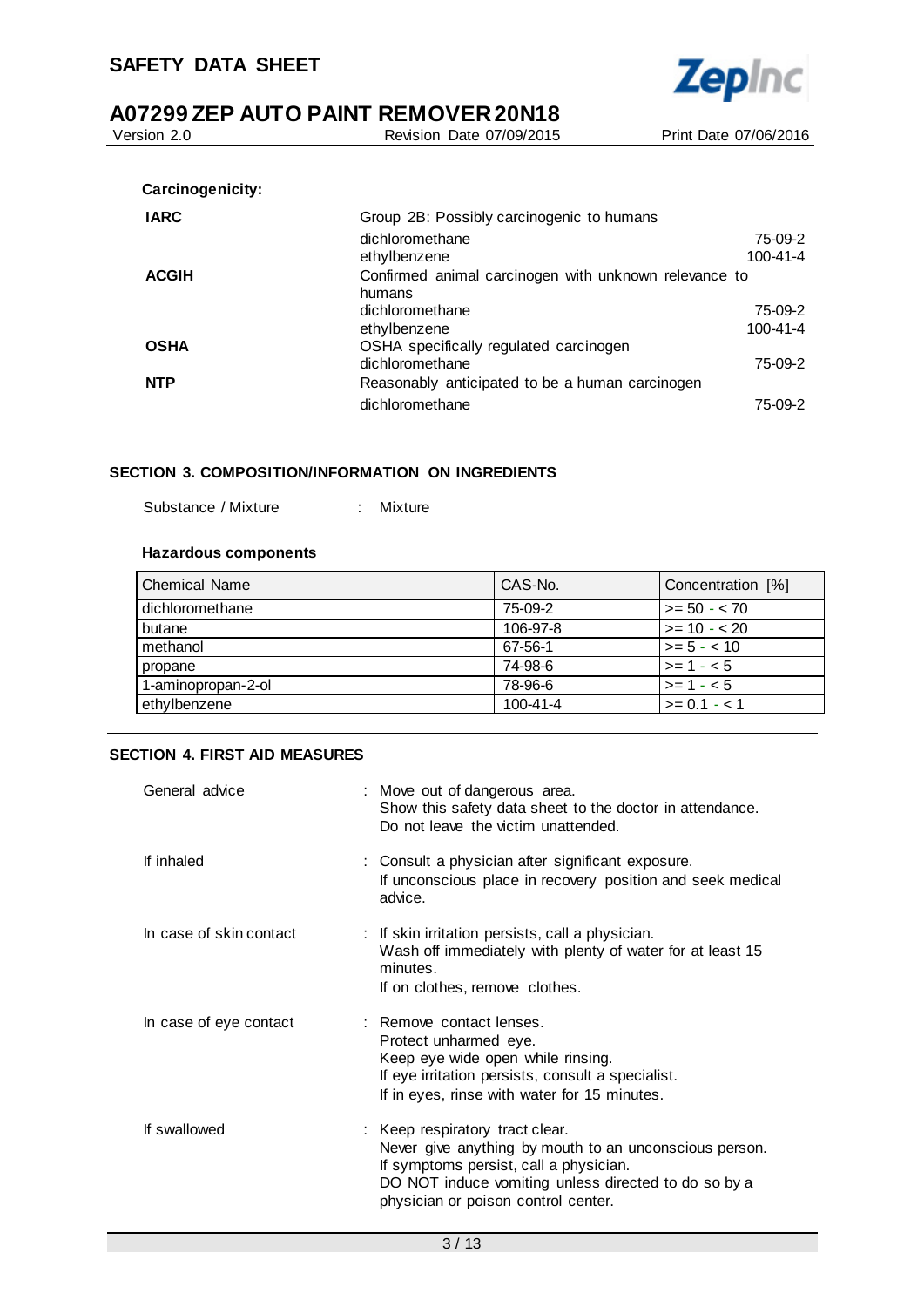

Version 2.0 Revision Date 07/09/2015 Print Date 07/06/2016

Take victim immediately to hospital.

#### **SECTION 5. FIREFIGHTING MEASURES**

| Suitable extinguishing media                     | : Alcohol-resistant foam<br>Carbon dioxide (CO2)<br>Dry chemical<br>Water spray jet                                                                     |
|--------------------------------------------------|---------------------------------------------------------------------------------------------------------------------------------------------------------|
| Unsuitable extinguishing<br>media                | : High volume water jet                                                                                                                                 |
| Specific hazards during<br>firefighting          | : Do not allow run-off from fire fighting to enter drains or water<br>courses.                                                                          |
| Hazardous combustion<br>products                 | : Carbon dioxide (CO2)<br>Carbon monoxide<br>Smoke<br>Chlorine compounds<br>Nitrogen oxides (NOx)                                                       |
| Specific extinguishing<br>methods                | : Use extinguishing measures that are appropriate to local<br>circumstances and the surrounding environment.                                            |
| Further information                              | : For safety reasons in case of fire, cans should be stored<br>separately in closed containments.<br>Use a water spray to cool fully closed containers. |
| Special protective equipment<br>for firefighters | : Wear self-contained breathing apparatus for firefighting if<br>necessary.                                                                             |

#### **SECTION 6. ACCIDENTAL RELEASE MEASURES**

| Personal precautions,<br>protective equipment and<br>emergency procedures | : Use personal protective equipment.<br>Ensure adequate ventilation.<br>Remove all sources of ignition.<br>Evacuate personnel to safe areas.<br>Beware of vapours accumulating to form explosive<br>concentrations. Vapours can accumulate in low areas. |
|---------------------------------------------------------------------------|----------------------------------------------------------------------------------------------------------------------------------------------------------------------------------------------------------------------------------------------------------|
| Environmental precautions                                                 | : Prevent product from entering drains.<br>Prevent further leakage or spillage if safe to do so.<br>If the product contaminates rivers and lakes or drains inform<br>respective authorities.                                                             |
| Methods and materials for<br>containment and cleaning up                  | : Soak up with inert absorbent material (e.g. sand, silica gel,<br>acid binder, universal binder, sawdust).<br>Sweep up or vacuum up spillage and collect in suitable<br>container for disposal.                                                         |

## **SECTION 7. HANDLING AND STORAGE**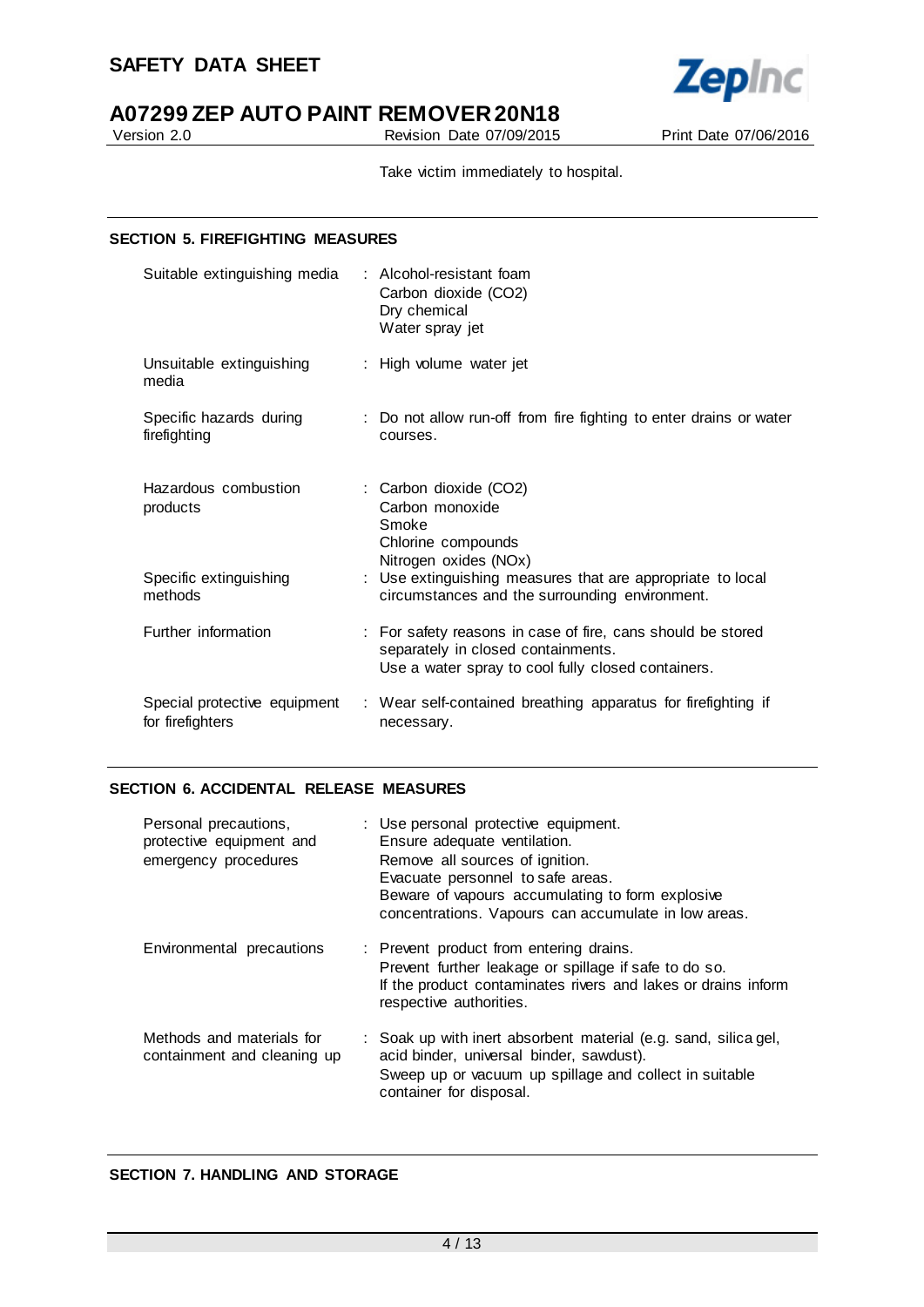

# **A07299 ZEP AUTO PAINT REMOVER 20N18**<br>Version 2.0 Revision Date 07/09/2015

| Version 2.0                 | Revision Date 07/09/2015                                                                                                                                                                                                                                                                                                                                                                                                                                                                                                                                                 | Print Date 07/06/2016 |
|-----------------------------|--------------------------------------------------------------------------------------------------------------------------------------------------------------------------------------------------------------------------------------------------------------------------------------------------------------------------------------------------------------------------------------------------------------------------------------------------------------------------------------------------------------------------------------------------------------------------|-----------------------|
| Advice on safe handling     | : Avoid exposure - obtain special instructions before use.<br>Avoid contact with skin and eyes.<br>For personal protection see section 8.<br>Smoking, eating and drinking should be prohibited in the<br>application area.<br>Take precautionary measures against static discharges.<br>Provide sufficient air exchange and/or exhaust in work rooms.<br>Open drum carefully as content may be under pressure.<br>Always replace cap after use.<br>Dispose of rinse water in accordance with local and national<br>regulations.<br>Do not breathe vapours or spray mist. |                       |
| Conditions for safe storage | : BEWARE: Aerosol is pressurized. Keep away from direct sun<br>exposure and temperatures over 50 °C. Do not open by force<br>or throw into fire even after use. Do not spray on flames or<br>red-hot objects.<br>No smoking.<br>Observe label precautions.<br>Keep in a dry, cool and well-ventilated place.<br>Electrical installations / working materials must comply with<br>the technological safety standards.                                                                                                                                                     |                       |
| Materials to avoid          | : Strong oxidizing agents                                                                                                                                                                                                                                                                                                                                                                                                                                                                                                                                                |                       |

## **SECTION 8. EXPOSURE CONTROLS/PERSONAL PROTECTION**

### **Components with workplace control parameters**

| Components      | CAS-No.  | Value type<br>(Form of<br>exposure) | Control<br>parameters /<br>Permissible<br>concentration | <b>Basis</b>     |
|-----------------|----------|-------------------------------------|---------------------------------------------------------|------------------|
| dichloromethane | 75-09-2  | <b>TWA</b>                          | 50 ppm                                                  | <b>ACGIH</b>     |
|                 |          | <b>PEL</b>                          | 25 ppm                                                  | <b>OSHA CARC</b> |
|                 |          | <b>STEL</b>                         | 125 ppm                                                 | <b>OSHA CARC</b> |
| butane          | 106-97-8 | <b>TWA</b>                          | 800 ppm<br>1,900 mg/m3                                  | <b>NIOSH REL</b> |
|                 |          | <b>TWA</b>                          | 800 ppm<br>1,900 mg/m3                                  | <b>OSHA P0</b>   |
| methanol        | 67-56-1  | <b>TWA</b>                          | <b>200 ppm</b>                                          | <b>ACGIH</b>     |
|                 |          | <b>STEL</b>                         | <b>250 ppm</b>                                          | <b>ACGIH</b>     |
|                 |          | <b>TWA</b>                          | 200 ppm<br>260 mg/m3                                    | <b>NIOSH REL</b> |
|                 |          | <b>ST</b>                           | 250 ppm<br>325 mg/m3                                    | <b>NIOSH REL</b> |
|                 |          | <b>TWA</b>                          | 200 ppm<br>260 mg/m3                                    | <b>OSHA Z-1</b>  |
|                 |          | <b>STEL</b>                         | <b>250 ppm</b><br>325 mg/m3                             | <b>OSHA P0</b>   |
|                 |          | <b>TWA</b>                          | 200 ppm<br>260 mg/m3                                    | <b>OSHA PO</b>   |
| propane         | 74-98-6  | <b>TWA</b>                          | 1,000 ppm                                               | <b>ACGIH</b>     |
|                 |          | <b>TWA</b>                          | 1,000 ppm<br>1,800 mg/m3                                | <b>NIOSH REL</b> |
|                 |          | <b>TWA</b>                          | 1,000 ppm                                               | <b>OSHA Z-1</b>  |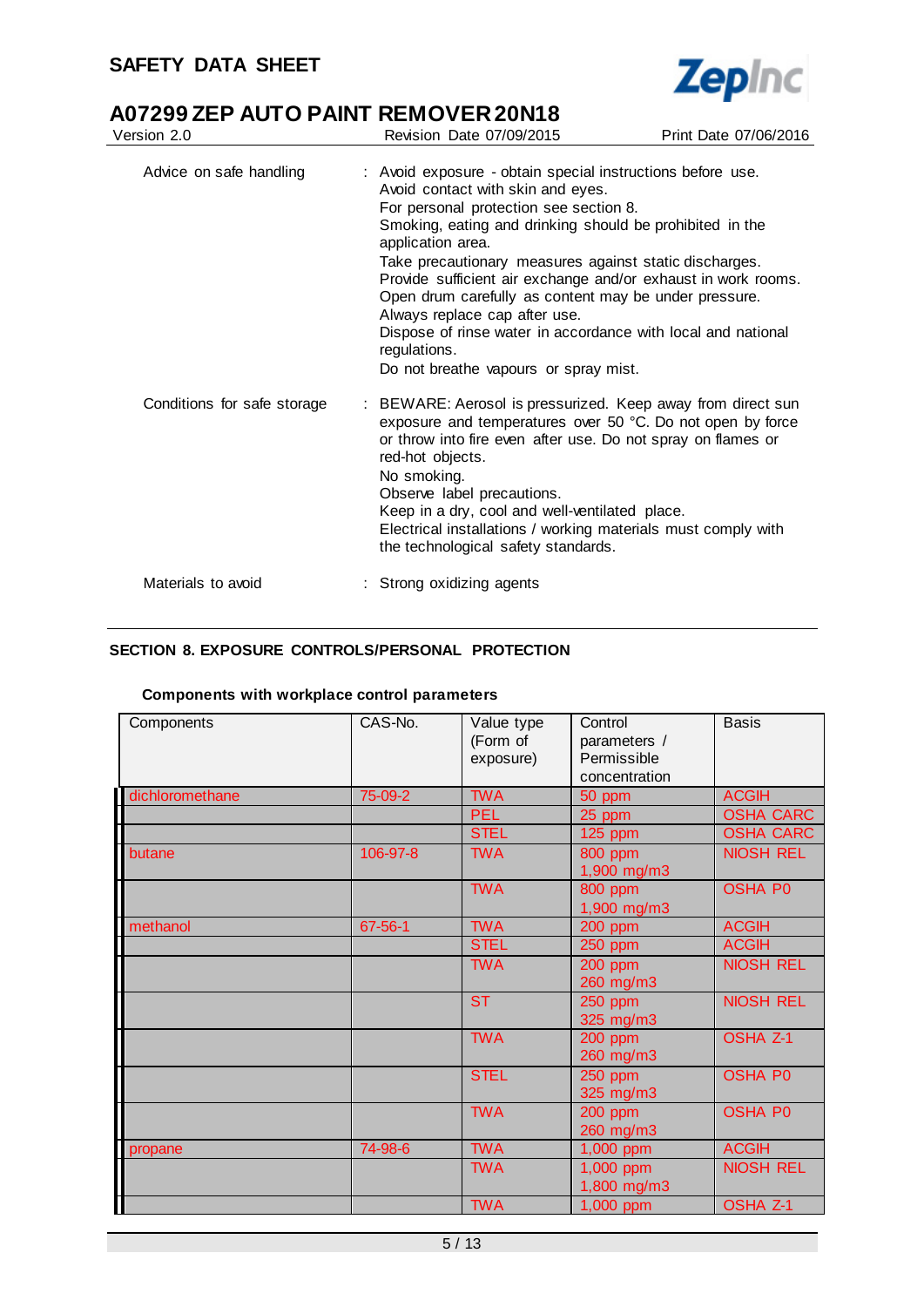

# **A07299 ZEP AUTO PAINT REMOVER 20N18**<br>**Revision Date 07/09/2015**

Revision Date 07/09/2015 Print Date 07/06/2016

|              |                |             | 1,800 mg/m3 |                  |
|--------------|----------------|-------------|-------------|------------------|
|              |                | <b>TWA</b>  | 1,000 ppm   | <b>OSHA P0</b>   |
|              |                |             | 1,800 mg/m3 |                  |
| xylenes      | 1330-20-7      | <b>TWA</b>  | 100 ppm     | <b>ACGIH</b>     |
|              |                | <b>STEL</b> | 150 ppm     | <b>ACGIH</b>     |
| ethylbenzene | $100 - 41 - 4$ | <b>TWA</b>  | $100$ ppm   | <b>ACGIH</b>     |
|              |                | <b>STEL</b> | $125$ ppm   | <b>ACGIH</b>     |
|              |                | <b>TWA</b>  | 100 ppm     | <b>NIOSH REL</b> |
|              |                |             | 435 mg/m3   |                  |
|              |                | <b>ST</b>   | 125 ppm     | <b>NIOSH REL</b> |
|              |                |             | 545 mg/m3   |                  |
|              |                | <b>TWA</b>  | 100 ppm     | <b>OSHA Z-1</b>  |
|              |                |             | 435 mg/m3   |                  |
|              |                | <b>TWA</b>  | $100$ ppm   | <b>OSHA P0</b>   |
|              |                |             | 435 mg/m3   |                  |
|              |                | <b>STEL</b> | 125 ppm     | <b>OSHA P0</b>   |
|              |                |             | 545 mg/m3   |                  |

## **Biological occupational exposure limits**

| Component               | CAS-No.        | Control            | Biological   | Sampling   | Permissible   | <b>Basis</b>     |
|-------------------------|----------------|--------------------|--------------|------------|---------------|------------------|
|                         |                | parameters         | specimen     | time       | concentration |                  |
| <b>DICHLOROME THANE</b> | 75-09-2        | <b>Dichloromet</b> | <b>Urine</b> | End of     | $0.3$ mg/l    | <b>ACGIH BEI</b> |
|                         |                | hane               |              | shift (As  |               |                  |
|                         |                |                    |              | soon as    |               |                  |
|                         |                |                    |              | possible   |               |                  |
|                         |                |                    |              | after      |               |                  |
|                         |                |                    |              | exposure   |               |                  |
|                         |                |                    |              | ceases)    |               |                  |
| Methanol                | 67-56-1        | <b>Methanol</b>    | <b>Urine</b> | End of     | $15$ mg/l     | <b>ACGIH BEI</b> |
|                         |                |                    |              | shift (As  |               |                  |
|                         |                |                    |              | soon as    |               |                  |
|                         |                |                    |              | possible   |               |                  |
|                         |                |                    |              | after      |               |                  |
|                         |                |                    |              | exposure   |               |                  |
|                         |                |                    |              | ceases)    |               |                  |
| <b>ETHYLBENZENE</b>     | $100 - 41 - 4$ | Sum of             | <b>Urine</b> | End of     | 700 mg/g      | <b>ACGIH BEI</b> |
|                         |                | mandelic           |              | shift at   |               |                  |
|                         |                | acid and           |              | end of     |               |                  |
|                         |                | phenyl             |              | workwee    |               |                  |
|                         |                | glyoxylic          |              | k          |               |                  |
|                         |                | acid               |              |            |               |                  |
| Creatinine<br>Remarks:  |                |                    |              |            |               |                  |
| <b>ETHYLBENZENE</b>     |                | <b>Ethylbenzen</b> | In end-      | <b>Not</b> |               | <b>ACGIH BEI</b> |
|                         |                | е                  | exhaled air  | critical   |               |                  |

## **Personal protective equipment**

| Respiratory protection     | : Use respiratory protection unless adequate local exhaust<br>ventilation is provided or exposure assessment demonstrates<br>that exposures are within recommended exposure guidelines. |
|----------------------------|-----------------------------------------------------------------------------------------------------------------------------------------------------------------------------------------|
| Hand protection<br>Remarks | : The suitability for a specific workplace should be discussed<br>with the producers of the protective gloves.                                                                          |
| Eye protection             | : Tightly fitting safety goggles                                                                                                                                                        |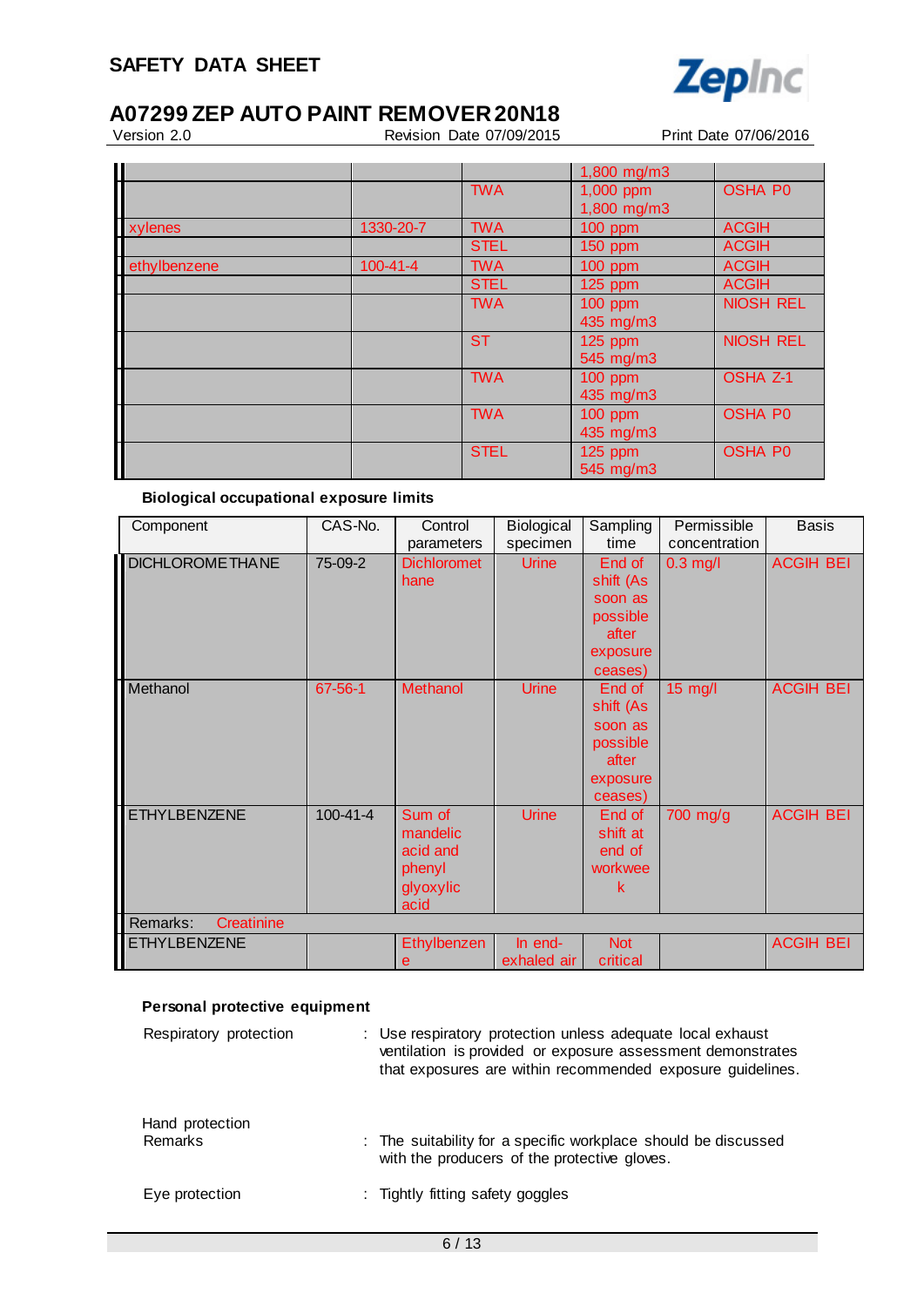

| Version 2.0              | Revision Date 07/09/2015                                                                                                                                               | Print Date 07/06/2016 |
|--------------------------|------------------------------------------------------------------------------------------------------------------------------------------------------------------------|-----------------------|
|                          | Wear face-shield and protective suit for abnormal processing<br>problems.<br>Ensure that eyewash stations and safety showers are close to<br>the workstation location. |                       |
| Skin and body protection | : Impervious clothing<br>Choose body protection according to the amount and<br>concentration of the dangerous substance at the work place.                             |                       |
| Hygiene measures         | : When using do not eat or drink.<br>When using do not smoke.<br>Wash hands before breaks and at the end of workday.                                                   |                       |

#### **SECTION 9. PHYSICAL AND CHEMICAL PROPERTIES**

| Appearance                                 |   | Aerosol containing a liquefied gas |
|--------------------------------------------|---|------------------------------------|
| Colour                                     |   | amber, translucent                 |
| Odour                                      |   | solvent-like                       |
| Odour Threshold                            |   | No data available                  |
| pH                                         |   | Not applicable                     |
| Melting point/freezing point               | ÷ | No data available                  |
| Boiling point                              |   | 40 °C                              |
| Flash point                                |   |                                    |
|                                            |   | Not applicable                     |
| Evaporation rate                           | ÷ | < 1<br>$n$ -Butyl Acetate = 1.0    |
|                                            |   | No data available                  |
| Flammability (solid, gas)                  |   | : Extremely flammable aerosol.     |
| Upper explosion limit                      |   | No data available                  |
| Lower explosion limit                      |   | No data available                  |
| Vapour pressure                            |   | No data available                  |
| Relative vapour density                    |   | : No data available                |
|                                            |   | No data available                  |
| Density                                    |   | $1.23$ g/cm3                       |
| Solubility(ies)                            |   |                                    |
| Water solubility                           |   | insoluble                          |
| Solubility in other solvents               |   | not determined                     |
| Partition coefficient: n-<br>octanol/water |   | No data available                  |
| Auto-ignition temperature                  |   | : not determined                   |
| Thermal decomposition                      |   | No data available                  |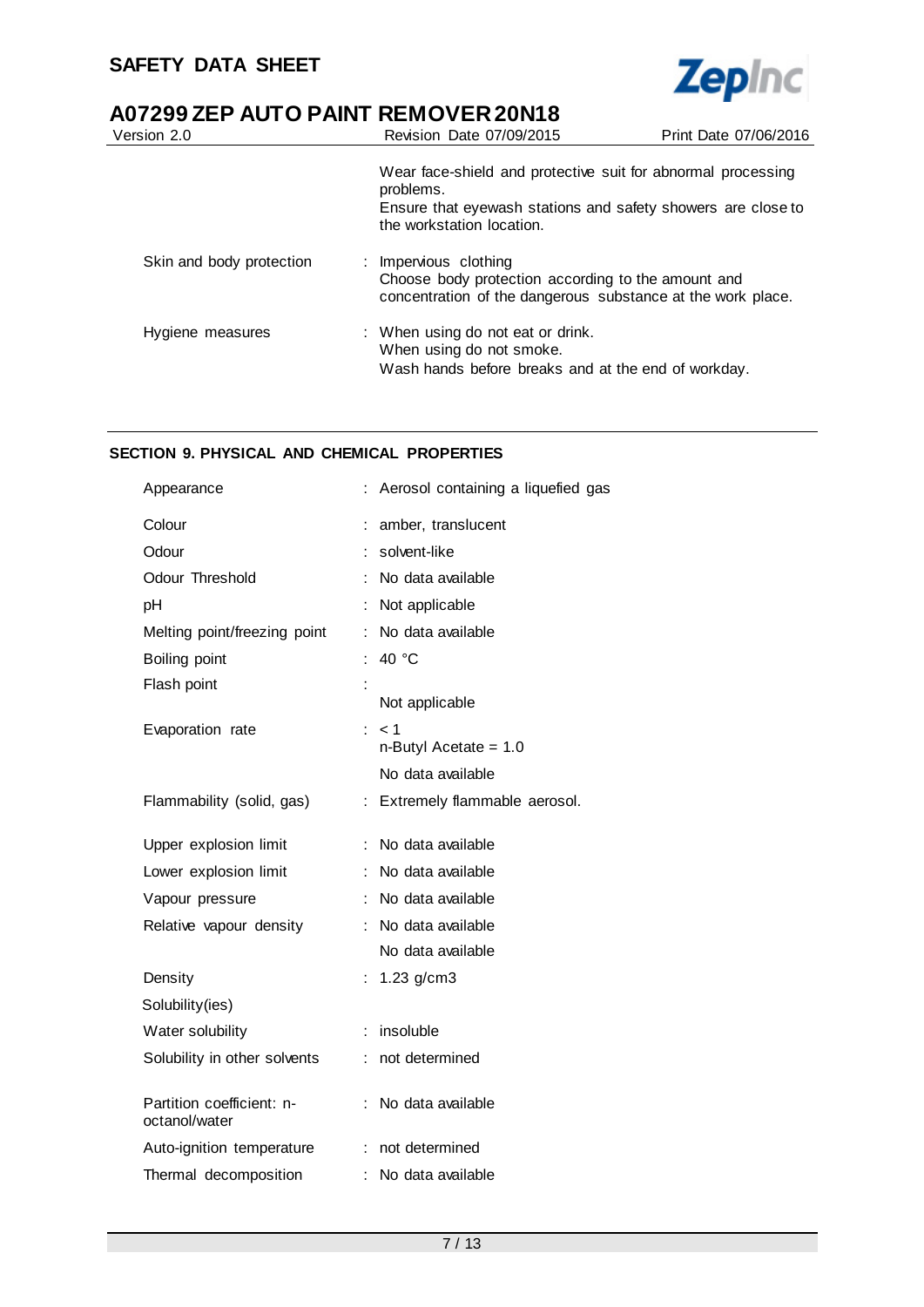## **SAFETY DATA SHEET**



# **A07299 ZEP AUTO PAINT REMOVER 20N18**<br>**Revision Date 07/09/2015**

Revision Date 07/09/2015 Print Date 07/06/2016

| Viscosity            |                  |
|----------------------|------------------|
| Viscosity, kinematic | : Not applicable |
| Heat of combustion   | $: < 20$ kJ/g    |

## **SECTION 10. STABILITY AND REACTIVITY**

| Reactivity                            | : Stable                                                                                         |
|---------------------------------------|--------------------------------------------------------------------------------------------------|
| Chemical stability                    | $\therefore$ Stable under normal conditions.                                                     |
| Possibility of hazardous<br>reactions | : No decomposition if stored and applied as directed.                                            |
|                                       | Vapours may form explosive mixture with air.                                                     |
| Conditions to avoid                   | : Heat, flames and sparks.<br>Extremes of temperature and direct sunlight.                       |
| Incompatible materials                | : Strong oxidizing agents                                                                        |
| Hazardous decomposition<br>products   | : Carbon monoxide, carbon dioxide and unburned<br>hydrocarbons (smoke).<br>Nitrogen oxides (NOx) |

## **SECTION 11. TOXICOLOGICAL INFORMATION**

#### **Acute toxicity**

| <b>Product:</b>           |                                                                                                                        |
|---------------------------|------------------------------------------------------------------------------------------------------------------------|
| Acute oral toxicity       | : Acute toxicity estimate : 1,024 mg/kg<br>Method: Calculation method                                                  |
| Acute inhalation toxicity | : Acute toxicity estimate: 5.17 mg/l<br>Exposure time: 4 h<br>Test atmosphere: dust/mist<br>Method: Calculation method |
| Acute dermal toxicity     | : Acute toxicity estimate : $3,006$ mg/kg<br>Method: Calculation method                                                |
| <b>Components:</b>        |                                                                                                                        |
| butane:                   |                                                                                                                        |
| Acute inhalation toxicity | LC50 Mouse 1,237 mg/l<br>Exposure time: 2 h                                                                            |
|                           | LC50 Rat 1,355 mg/l                                                                                                    |
| propane:                  |                                                                                                                        |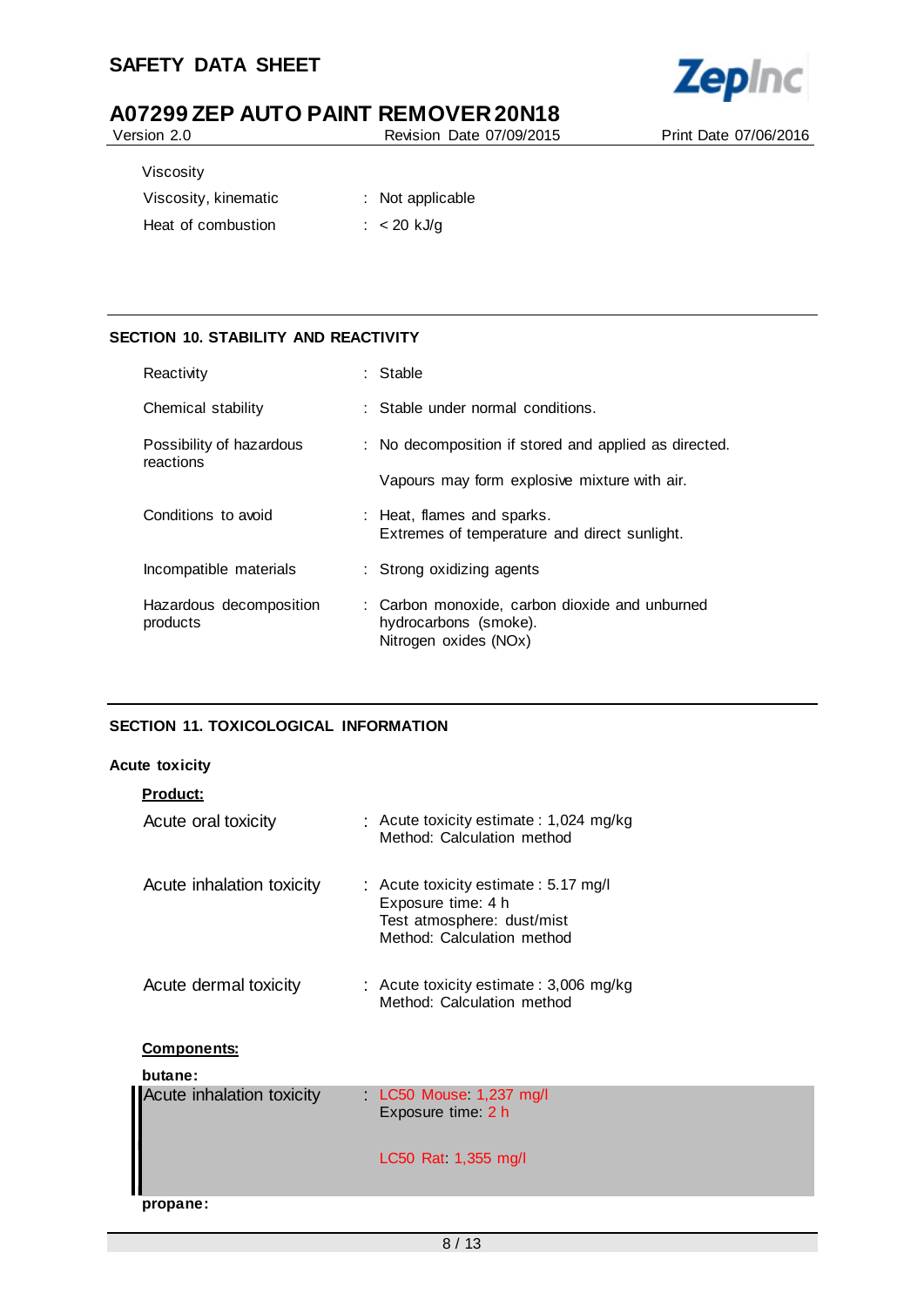

| Version 2.0                                                                                  | Revision Date 07/09/2015                                                                                      | Print Date 07/06/2016 |
|----------------------------------------------------------------------------------------------|---------------------------------------------------------------------------------------------------------------|-----------------------|
| Acute inhalation toxicity                                                                    | LC50 Mouse 1,237 mg/l<br>Exposure time: 2 h<br>LC50 Rat 658 mg/l<br>Exposure time: 4 h<br>LC50 Rat 1,355 mg/l |                       |
| 1-aminopropan-2-ol:                                                                          |                                                                                                               |                       |
| Acute oral toxicity                                                                          | LD50 Oral Rat 1,715 mg/kg                                                                                     |                       |
| Acute dermal toxicity                                                                        | LD50 Dermal Rabbit 1,573 mg/kg                                                                                |                       |
| <b>Skin corrosion/irritation</b>                                                             |                                                                                                               |                       |
| Product:                                                                                     |                                                                                                               |                       |
| Remarks: Irritating to skin.                                                                 |                                                                                                               |                       |
| Serious eye damage/eye irritation                                                            |                                                                                                               |                       |
| Product:                                                                                     |                                                                                                               |                       |
| Remarks: Severe eye irritation                                                               |                                                                                                               |                       |
| Respiratory or skin sensitisation                                                            |                                                                                                               |                       |
| No data available                                                                            |                                                                                                               |                       |
| Germ cell mutagenicity                                                                       |                                                                                                               |                       |
| No data available                                                                            |                                                                                                               |                       |
| Carcinogenicity                                                                              |                                                                                                               |                       |
| No data available                                                                            |                                                                                                               |                       |
| <b>Reproductive toxicity</b>                                                                 |                                                                                                               |                       |
| No data available                                                                            |                                                                                                               |                       |
| dichloromethane:<br>butane:<br>methanol:<br>propane:<br>1-aminopropan-2-ol:<br>ethylbenzene: |                                                                                                               |                       |
| STOT - single exposure                                                                       |                                                                                                               |                       |
| No data available                                                                            |                                                                                                               |                       |
| <b>STOT - repeated exposure</b>                                                              |                                                                                                               |                       |
| No data available                                                                            |                                                                                                               |                       |
| <b>Aspiration toxicity</b>                                                                   |                                                                                                               |                       |
| No data available                                                                            |                                                                                                               |                       |
| <b>Further information</b>                                                                   |                                                                                                               |                       |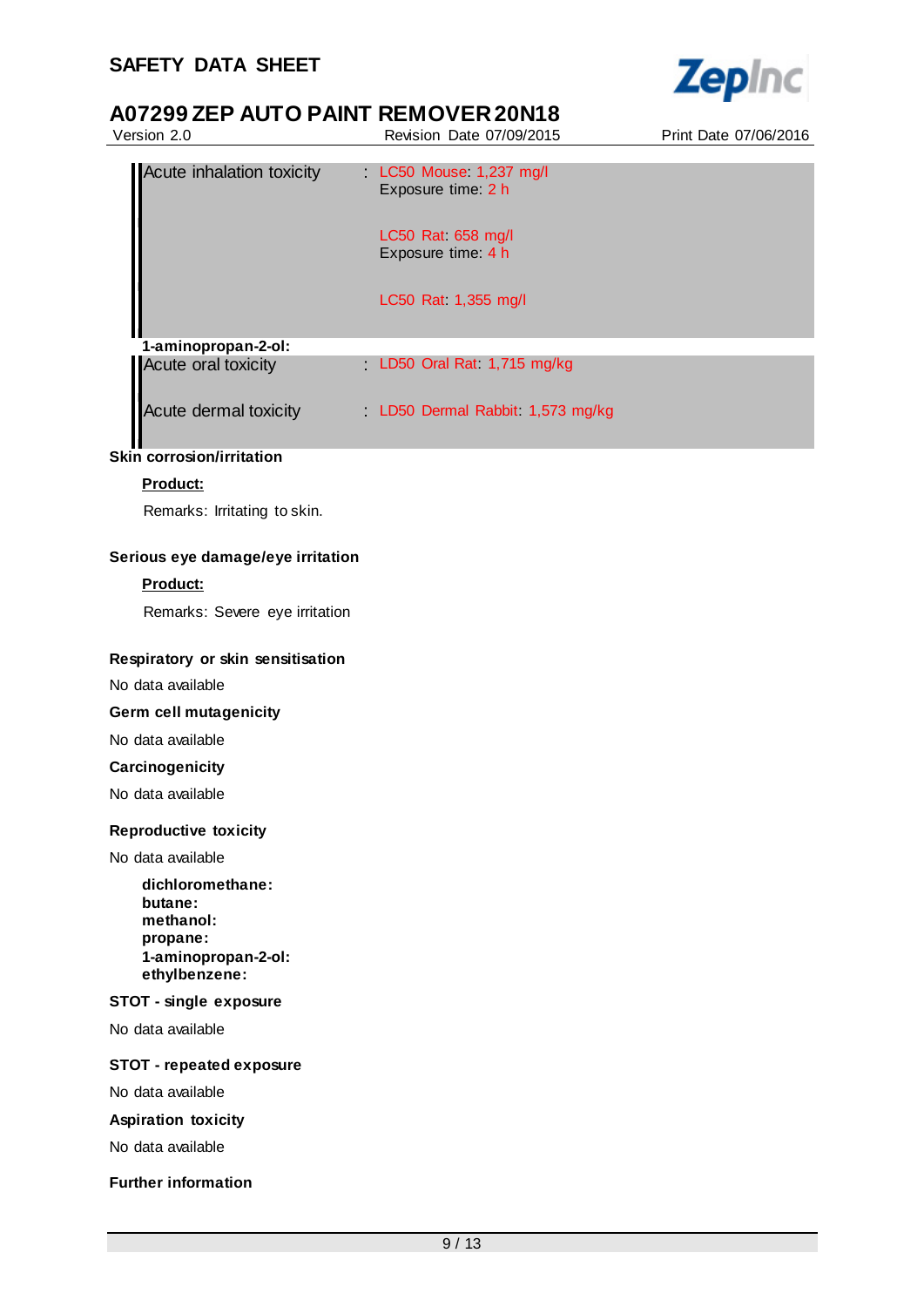

Version 2.0 Revision Date 07/09/2015 Print Date 07/06/2016

### **Product:**

Remarks: Symptoms of overexposure may be headache, dizziness, tiredness, nausea and vomiting., Concentrations substantially above the TLV value may cause narcotic effects., Solvents may degrease the skin.

Remarks: No data available

## **SECTION 12. ECOLOGICAL INFORMATION**

#### **Ecotoxicity**

No data available

#### **Persistence and degradability**

No data available **Bioaccumulative potential**

|--|

| Partition coefficient: n-<br>octanol/water<br><b>Components:</b><br>butane: | : Remarks: No data available                                                                                                  |
|-----------------------------------------------------------------------------|-------------------------------------------------------------------------------------------------------------------------------|
| Partition coefficient: n-<br>octanol/water                                  | : Pow 2.89                                                                                                                    |
| ethylbenzene:                                                               |                                                                                                                               |
| Partition coefficient: n-<br>octanol/water                                  | $\therefore$ Pow 3.6                                                                                                          |
| <b>Mobility in soil</b>                                                     |                                                                                                                               |
| No data available                                                           |                                                                                                                               |
| Other adverse effects                                                       |                                                                                                                               |
| No data available<br><b>Product:</b>                                        |                                                                                                                               |
| Regulation                                                                  | 40 CFR Protection of Environment; Part 82 Protection of<br>Stratospheric Ozone - CAA Section 602 Class I<br><b>Substances</b> |
| Remarks                                                                     | This product neither contains, nor was manufactured<br>with a Class I or Class II ODS as defined by the U.S.                  |

# Clean Air Act Section 602 (40 CFR 82, Subpt. A, App.A  $+$  B).

#### Additional ecological information : No data available No data available

## **SECTION 13. DISPOSAL CONSIDERATIONS**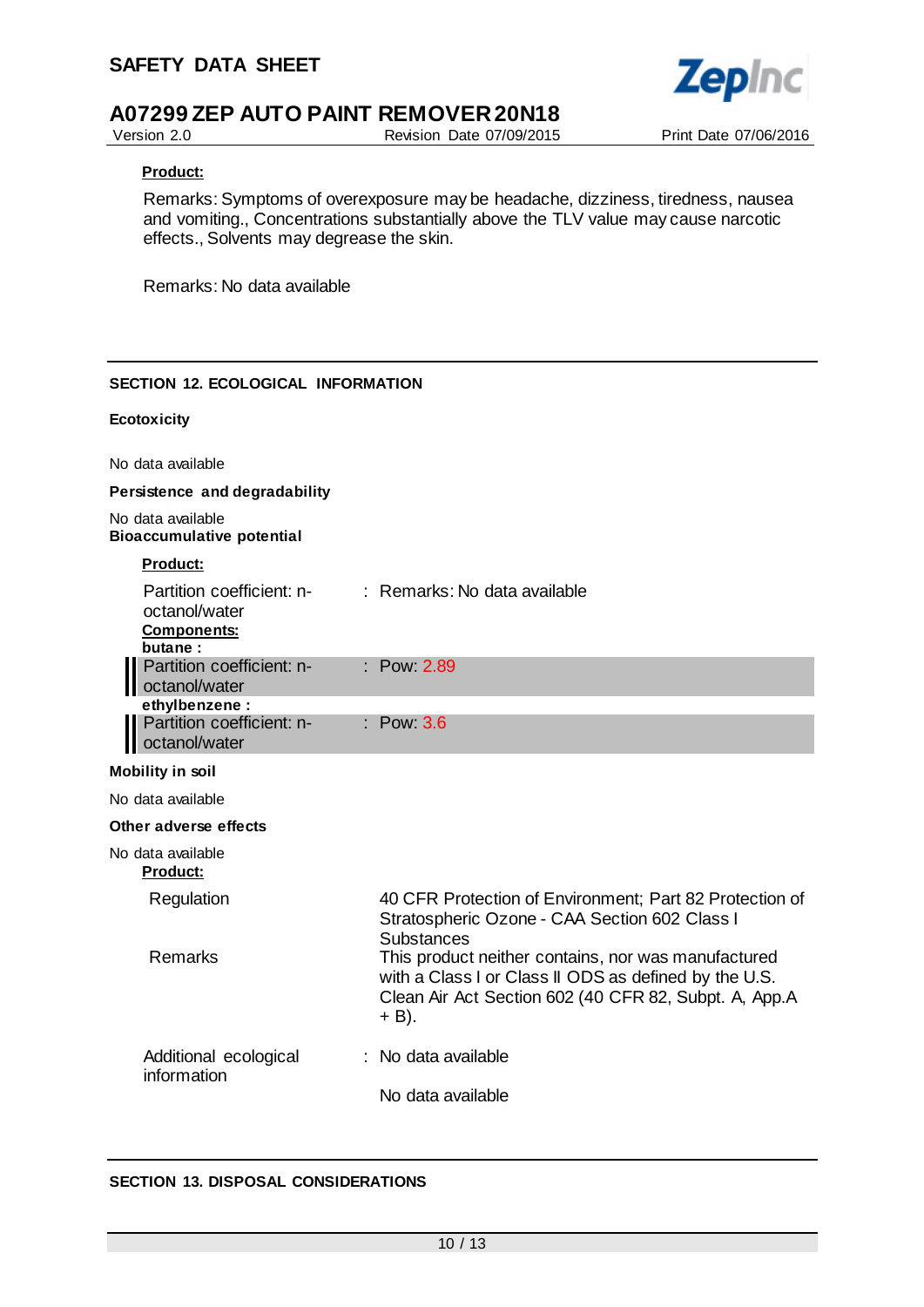| Version 2.0            | <b>Revision Date 07/09/2015</b>                                                                                                                                                 | Print Date 07/06/2016 |
|------------------------|---------------------------------------------------------------------------------------------------------------------------------------------------------------------------------|-----------------------|
| Disposal methods       |                                                                                                                                                                                 |                       |
| Waste from residues    | : Do not dispose of waste into sewer.<br>Do not contaminate ponds, waterways or ditches with<br>chemical or used container.<br>Dispose of in accordance with local regulations. |                       |
| Contaminated packaging | : Empty remaining contents.<br>Dispose of as unused product.<br>Do not re-use empty containers.<br>Do not burn, or use a cutting torch on, the empty drum.                      |                       |

**Zepinc** 

## **SECTION 14. TRANSPORT INFORMATION**

Transportation Regulation: 49 CFR (USA): ORM-D, CONSUMER COMMODITY

Transportation Regulation: IMDG (Vessel): UN1950, AEROSOLS, FLAMMABLE, 2.1, - Limited quantity

Transportation Regulation: IATA (Cargo Air): UN1950, AEROSOLS, FLAMMABLE, 2.1, - Limited quantity

Transportation Regulation: IATA (Passenger Air): UN1950, AEROSOLS, FLAMMABLE, 2.1, - Limited quantity

Transportation Regulation: TDG (Canada): UN1950, AEROSOLS, FLAMMABLE, 2.1, - Limited quantity

#### SECTION 15. REGULATORY INFORMATION

#### **EPCRA - Emergency Planning and Community Right-to-Know Act**

#### **CERCLA Reportable Quantity**

| Components      | CAS-No. | Component RQ  <br>(lbsˈ | Calculated product RQ<br>(lbs) |
|-----------------|---------|-------------------------|--------------------------------|
| dichloromethane | 75-09-2 | 1000                    | 1516                           |

#### **SARA 304 Extremely Hazardous Substances Reportable Quantity**

This material does not contain any components with a section 304 EHS RQ.

| SARA 311/312 Hazards | : Chronic Health Hazard<br>Sudden Release of Pressure Hazard<br>Acute Health Hazard<br>Fire Hazard           |
|----------------------|--------------------------------------------------------------------------------------------------------------|
| <b>SARA 302</b>      | : No chemicals in this material are subject to the reporting<br>requirements of SARA Title III, Section 302. |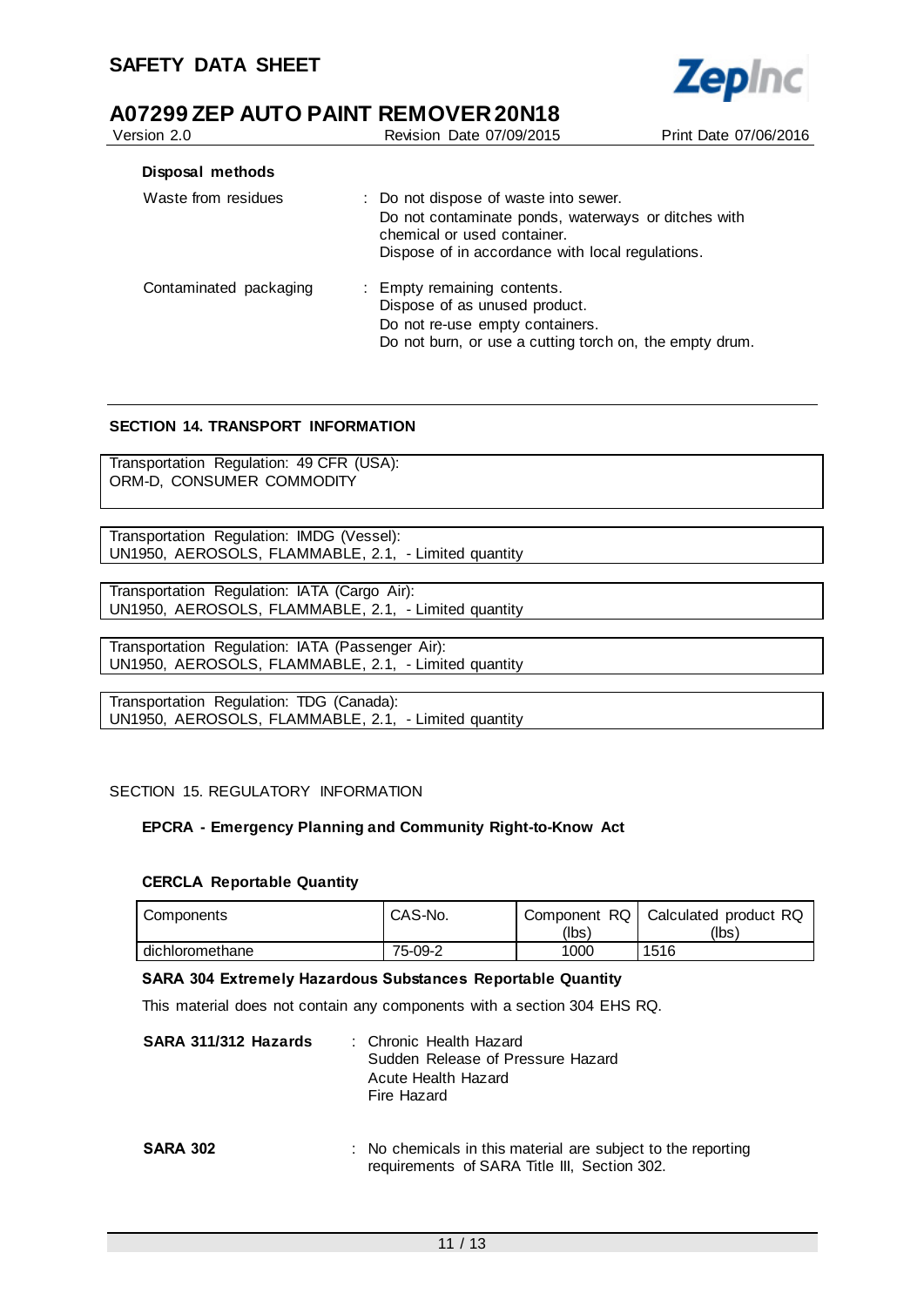

|                   |                                                                         | Print Date 07/06/2016                                                                                                                                                                                                                                                                                                                                                                                                                                                                                  |
|-------------------|-------------------------------------------------------------------------|--------------------------------------------------------------------------------------------------------------------------------------------------------------------------------------------------------------------------------------------------------------------------------------------------------------------------------------------------------------------------------------------------------------------------------------------------------------------------------------------------------|
|                   |                                                                         |                                                                                                                                                                                                                                                                                                                                                                                                                                                                                                        |
| dichloromethane   | 75-09-2                                                                 | 65.9698 %                                                                                                                                                                                                                                                                                                                                                                                                                                                                                              |
| ethylbenzene      | 100-41-4                                                                | 9.6754%<br>0.1025%                                                                                                                                                                                                                                                                                                                                                                                                                                                                                     |
|                   |                                                                         |                                                                                                                                                                                                                                                                                                                                                                                                                                                                                                        |
|                   |                                                                         |                                                                                                                                                                                                                                                                                                                                                                                                                                                                                                        |
|                   | 100-41-4                                                                |                                                                                                                                                                                                                                                                                                                                                                                                                                                                                                        |
| harm.             |                                                                         |                                                                                                                                                                                                                                                                                                                                                                                                                                                                                                        |
|                   | 67-56-1                                                                 |                                                                                                                                                                                                                                                                                                                                                                                                                                                                                                        |
|                   |                                                                         |                                                                                                                                                                                                                                                                                                                                                                                                                                                                                                        |
| On TSCA Inventory |                                                                         |                                                                                                                                                                                                                                                                                                                                                                                                                                                                                                        |
|                   | Revision Date 07/09/2015<br>methanol<br>dichloromethane<br>ethylbenzene | : The following components are subject to reporting levels<br>established by SARA Title III, Section 313:<br>67-56-1<br>WARNING! This product contains a chemical known to the<br>State of California to cause cancer.<br>75-09-2<br>WARNING: This product contains a chemical known to the<br>State of California to cause birth defects or other reproductive<br>The components of this product are reported in the following inventories:<br>All components of this product are on the Canadian DSL |

| ◡◡∟          | All components of this product are on the Canadian |
|--------------|----------------------------------------------------|
| <b>AICS</b>  | Not in compliance with the inventory               |
| <b>NZIoC</b> | Not in compliance with the inventory               |
| <b>PICCS</b> | Not in compliance with the inventory               |
| <b>IECSC</b> | Not in compliance with the inventory               |

#### **Inventory Acronym and Validity Area Legend:**

AICS (Australia), DSL (Canada), IECSC (China), REACH (European Union), ENCS (Japan), ISHL (Japan), KECI (Korea), NZIoC (New Zealand), PICCS (Philippines), TCSI (Taiwan), TSCA (USA)

#### **SECTION 16. OTHER INFORMATION**



#### OSHA GHS Label Information: